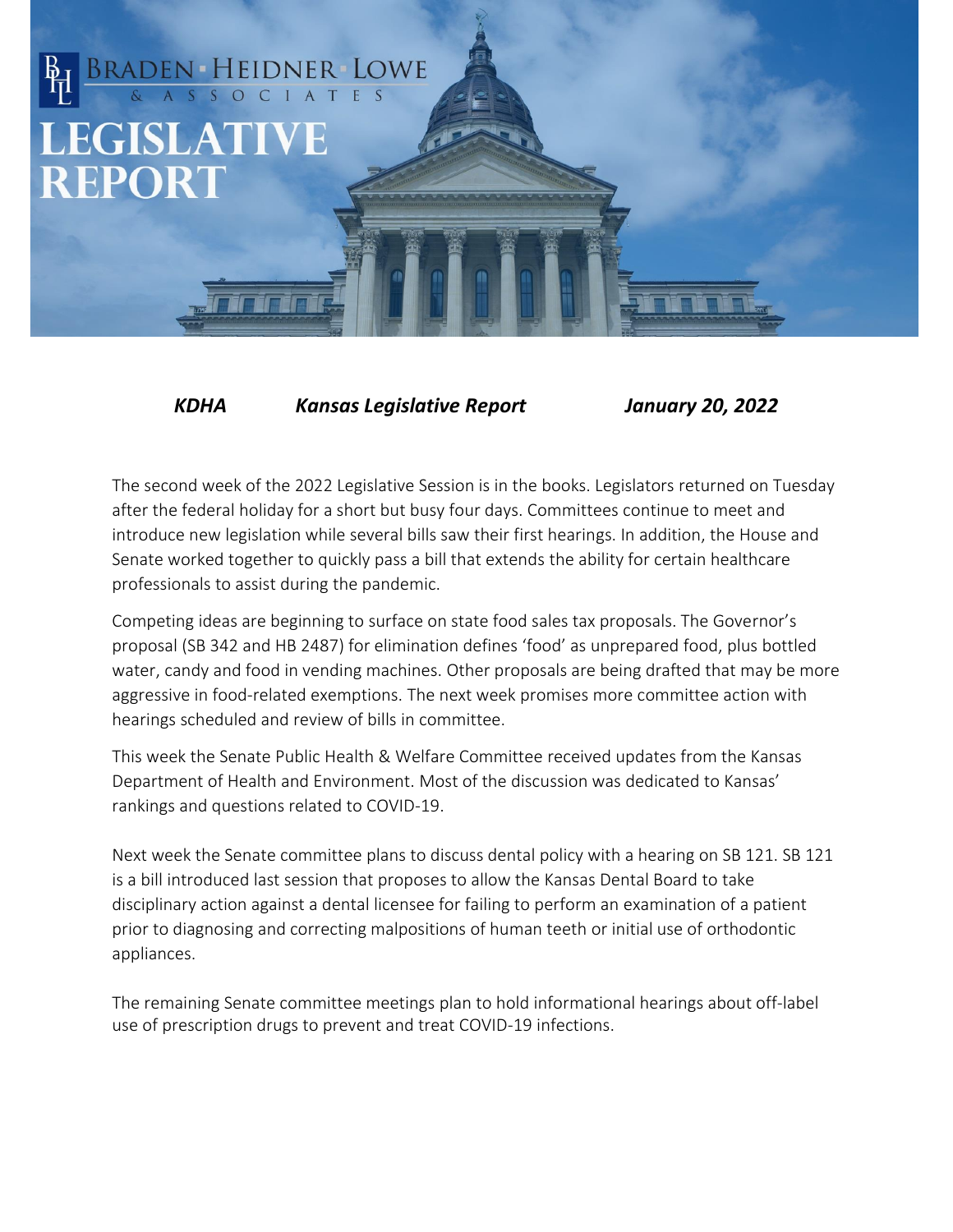January 26 is KDHA's Advocacy Day at the Kansas Statehouse. A full program is prepared with dozens of legislative appointments scheduled with key members of the House and Senate health committees and legislators representing KDHA members in their districts.

Thank you and please let us know if you have any questions. Please see below for the bill matrix.

Travis Lowe

| <b>Bill Number</b><br>and Sponsor                                     | <b>Bill Subject</b>                                                                                                                                                               | <b>Current Status</b>                                              | <b>Last Action</b>                                                                                                 |  |
|-----------------------------------------------------------------------|-----------------------------------------------------------------------------------------------------------------------------------------------------------------------------------|--------------------------------------------------------------------|--------------------------------------------------------------------------------------------------------------------|--|
| <b>SB</b> 10<br>Richard Hilderbrand, R-<br>13 <sub>th</sub>           | Enacting the right to earn a living act to minimize<br>unnecessary occupational licensing and regulation                                                                          | In Senate Commerce                                                 | 01/20/2021 - Senate<br>Scheduled Hearing in<br>Commerce: Wednesday,<br>1/27, 10:30 AM, Rm 546-S                    |  |
|                                                                       |                                                                                                                                                                                   |                                                                    |                                                                                                                    |  |
| SB 34<br>Senate Federal and State<br><b>Affairs Committee</b>         | Sunsetting administrative rules and regulations five<br>years after adoption unless extended by the legislature                                                                   | In Senate Federal and $\vert 01/21/2021$ - Senate<br>State Affairs | Scheduled Hearing in<br>Federal and State Affairs:<br>Tuesday, 1/26, 10:30 AM,<br>Rm 144-S                         |  |
|                                                                       |                                                                                                                                                                                   |                                                                    |                                                                                                                    |  |
| <b>SB</b> 121<br>Senate Public Health and<br><b>Welfare Committee</b> | Updating certain provisions of the Kansas dental<br>practice act                                                                                                                  | In Senate Public<br>Health and Welfare                             | 01/19/2022 - Senate<br>Scheduled Hearing in Public<br>Health and Welfare:<br>Tuesday, 1/25, 8:30 AM, Rm<br>$142-S$ |  |
|                                                                       |                                                                                                                                                                                   |                                                                    |                                                                                                                    |  |
| <b>SB</b> 129<br>Senate Public Health and<br><b>Welfare Committee</b> | Providing for the licensure of dental therapists                                                                                                                                  | In Senate Public<br>Health and Welfare                             | 02/10/2021 - Senate<br>Scheduled Hearing in Public<br>Health and Welfare:<br>Wednesday, 2/17, 8:30 AM,<br>Rm 142-S |  |
|                                                                       |                                                                                                                                                                                   |                                                                    |                                                                                                                    |  |
| SB 227<br>Senate Public Health and<br><b>Welfare Committee</b>        | Providing dental benefits for medicaid enrollees and<br>making technical updates to the dental practices act                                                                      | In Senate Public<br>Health and Welfare                             | 02/12/2021 - Senate<br>Referred to Public Health<br>and Welfare                                                    |  |
|                                                                       |                                                                                                                                                                                   |                                                                    |                                                                                                                    |  |
| <b>HB</b> 2061<br>House Federal and State<br><b>Affairs Committee</b> | Increasing the minimum age to purchase or possess<br>cigarettes and tobacco products from 18 to 21, and<br>prohibiting cigarette vending machines and flavored<br>vaping products | In House Federal and<br><b>State Affairs</b>                       | $ 01/14/2021$ - House<br>Referred to Federal and State<br>Affairs                                                  |  |